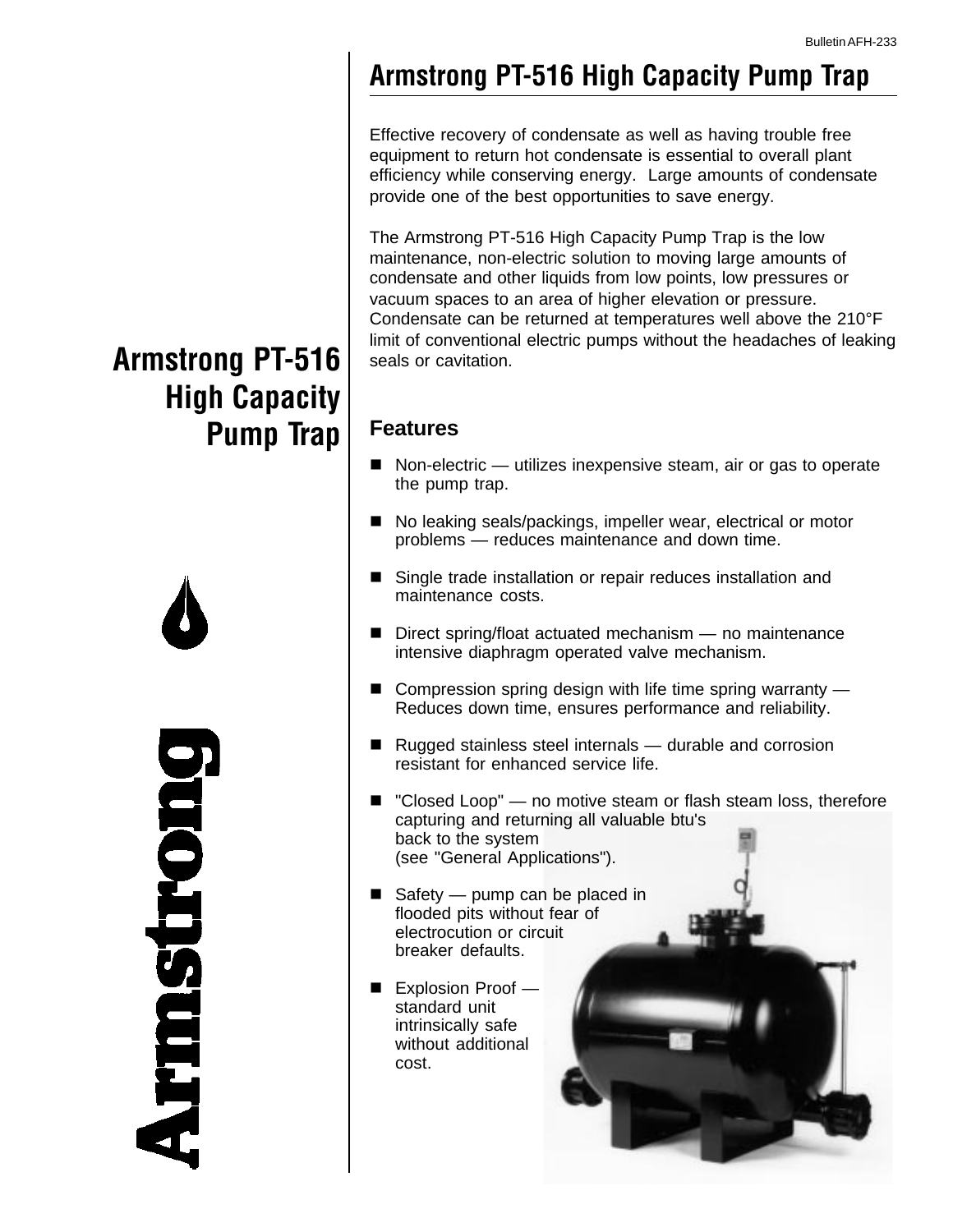## **Armstrong PT-516 High Capacity Pump Trap**

| List of Materials - PT-516 High Capacity Pump Trap |                                                                 |  |  |
|----------------------------------------------------|-----------------------------------------------------------------|--|--|
| Name of Part                                       | <b>Description</b>                                              |  |  |
| Cap, Body, Bolting                                 | Fabricated steel 150 psi ASME Sec. VIII Design "U" stamp coded. |  |  |
| Cap Gasket                                         | Compressed non-asbestos                                         |  |  |
| Inlet Valve Assembly                               | <b>Stainless Steel</b>                                          |  |  |
| Vent Valve Assembly                                | <b>Stainless Steel</b>                                          |  |  |
| Mechanism Assembly: Frame, Float and Spring        | lStainless Steel                                                |  |  |

**Note:** 300 psi ASME vessel available upon request, consult factory. PT-516 available in all stainless steel. Consult Factory.

| List of Materials - PT-516 High Capacity Pump Trap |                    |  |  |  |
|----------------------------------------------------|--------------------|--|--|--|
| <b>Inches</b>                                      | <b>Millimeters</b> |  |  |  |
| 4 150# ANSI Flg.                                   | 100 150# ANSI Flg. |  |  |  |
| 4 150# ANSI Flg.                                   | 100 150# ANSI Flg. |  |  |  |
| 2 NPT                                              | <b>50 NPT</b>      |  |  |  |
| 2 NPT                                              | <b>50 NPT</b>      |  |  |  |
| 3/4 NPT                                            | <b>20 NPT</b>      |  |  |  |
| 62                                                 | 1574               |  |  |  |
| 36                                                 | 914                |  |  |  |
| $19 - 1/16$                                        | 484                |  |  |  |
| 20                                                 | 508                |  |  |  |
| 22                                                 | 559                |  |  |  |
| 48                                                 | 1219               |  |  |  |
| $1 - 3/4$                                          | 44                 |  |  |  |
| $8 - 3/4$                                          | 222                |  |  |  |
| 28                                                 | 711                |  |  |  |
| 4                                                  | 100                |  |  |  |
| 807                                                | 366                |  |  |  |
| 12                                                 | 12                 |  |  |  |
|                                                    |                    |  |  |  |

Maximum operating pressure on standard unit 150 psig (10 bar). For higher pressure, consult factory.

Maximum allowable pressure (standard vessel design) 150 psig @ 650°F (10 bar @ 185°C). 300 psi (21 bar) vessel available upon request.

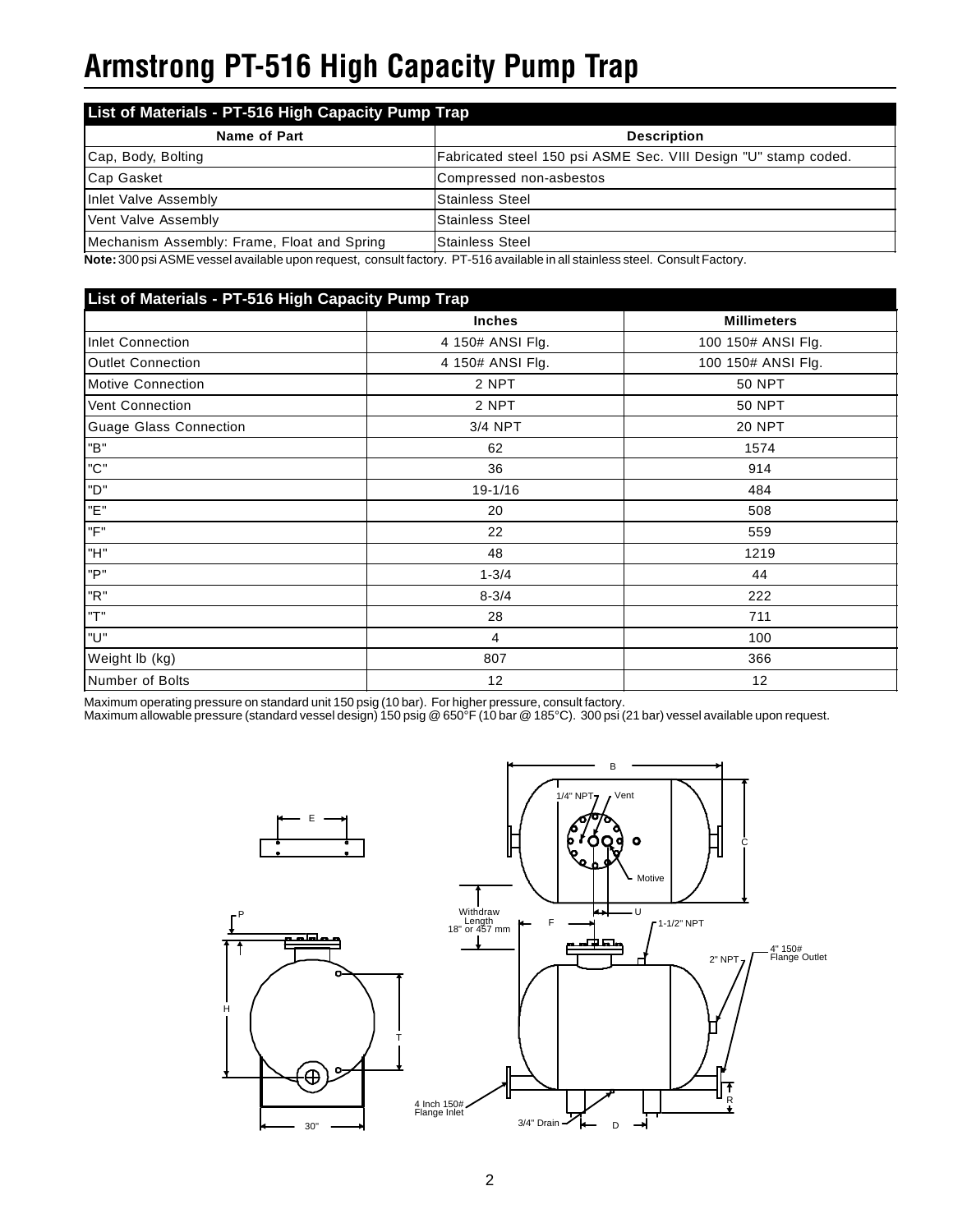## **Armstrong PT-516 High Capacity Pump Trap**

**"Open Systems" -** For the majority of applications, a steam trap is recommended on each piece of heat exchange equipment. The steam trap, or traps, discharge to a vented receiver where flash steam will be vented to the atmosphere. The pump trap is located down stream and below the vented receiver allowing for proper fill head height. See Table 6-2 for vented receiver and vent sizing for an "open system". For additional "open loop" applications reference Armstrong Installation Bulletin IB-100.

**"Closed Systems" -** Applications exist where it is desireable to tie the vent line back into the heat exchange space "equalizing" the pressure in the heat exchanger, reservoir/piping and the pump trap. This allows water to flow by gravity down to the pump where it can be returned. Valuable btu's remain within the system due to no flash steam loss to the atmosphere through the vent. Closed system applications can also be used to drain liquid from the equipment under a vacuum. For reservoir pipe sizing reference Table 6-1. For additional details on "closed loop" applications reference Armstrong Installation Bulletin IB-100.



**Fig. 3-1** Multiple or single traps discharging to a vented receiver.



**Fig. 3-2** Draining steam coil or heat exchanger when system pressure is lower than return line pressure. Note that a steam trap is not required in this application. If steam system pressure exceeds the return line pressure, a steam trap would be required on the discharge side of the pump trap. See installation and operation manual IB-100.

### **Typical Applications**

- Low pressure heating systems
- Process heat exchanger or coils with modulating steam control
- Remote installations (tracing, tank farms or remote coils)
- Systems under vacuum
- Hazardous (explosion proof) areas
- **Caustic Environments**
- $\blacksquare$  Hydrocarbons (specific gravity 0.06 0.09) light liquid pumping.
- Sumps or submersed areas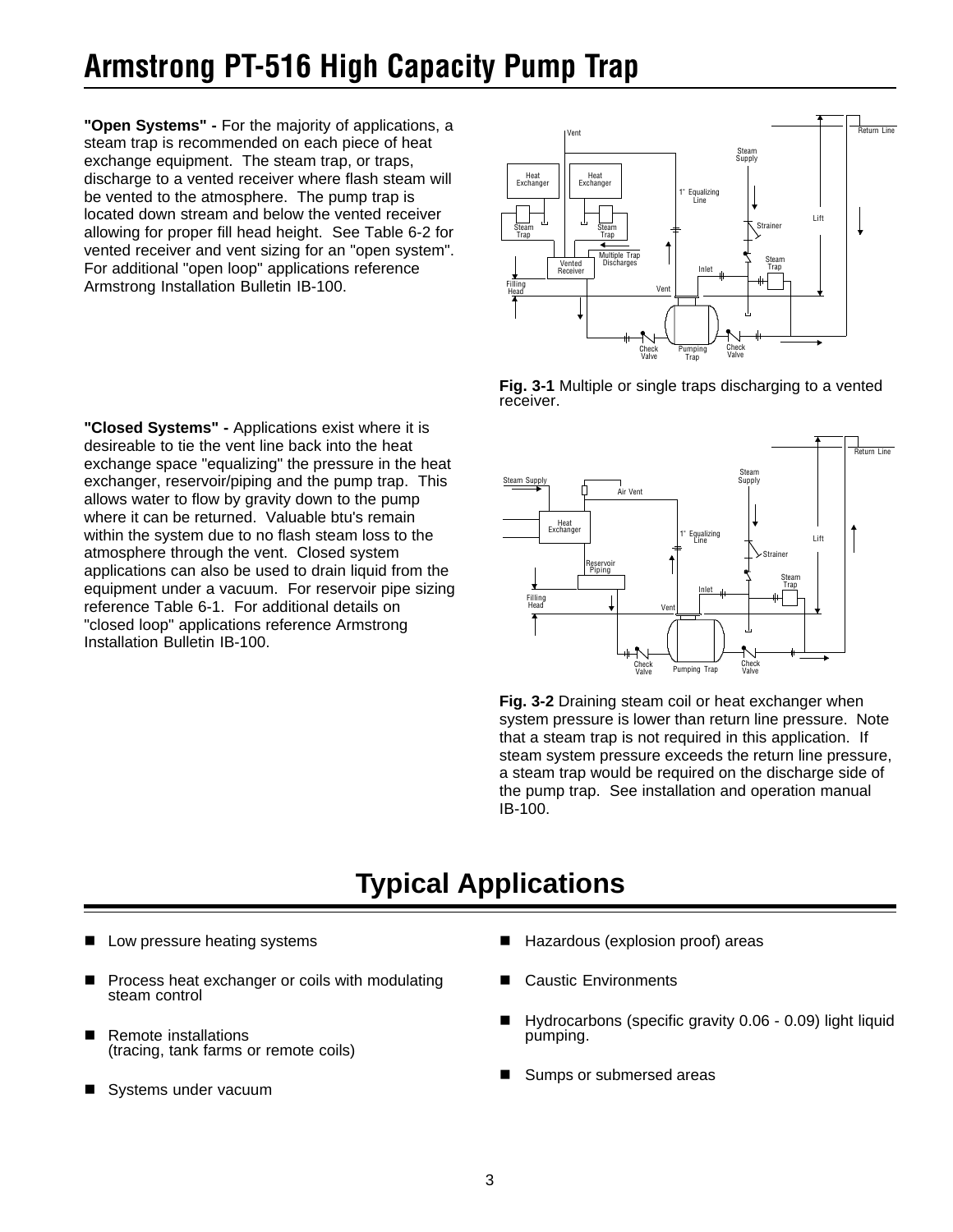## **Armstrong's Packaged Solution**



Armstrong also offers a pre-piped, pre-engineered packaged solution to your condensate return requirements. All equipment is properly sized, piped, and fabricated to meet your plant specifications. Simple and quick field installation is achieved with the following benefits:

#### **Cost Savings**

- $\blacksquare$  Saves time in design and specification
- Saves time during installation
- Saves cost in field fabrication
- Saves maintenance Life time spring warranty
- $\blacksquare$  Saves shipping and field handling costs
- Saves vendors Single source responsibility
- Saves purchasing costs reduces overall procurements costs by eliminating multiple component purchases and contracting.

#### **Reliability**

Ensures product is designed and built per manufacturer's recommendation as well as customer's specifications.

Let Armstrong help design a cost effective trouble free condensate return package that suits your specific plant requirements. See the sizing and selection form on page 4 and fill in the data required to accurately size a pump trap for your specific application.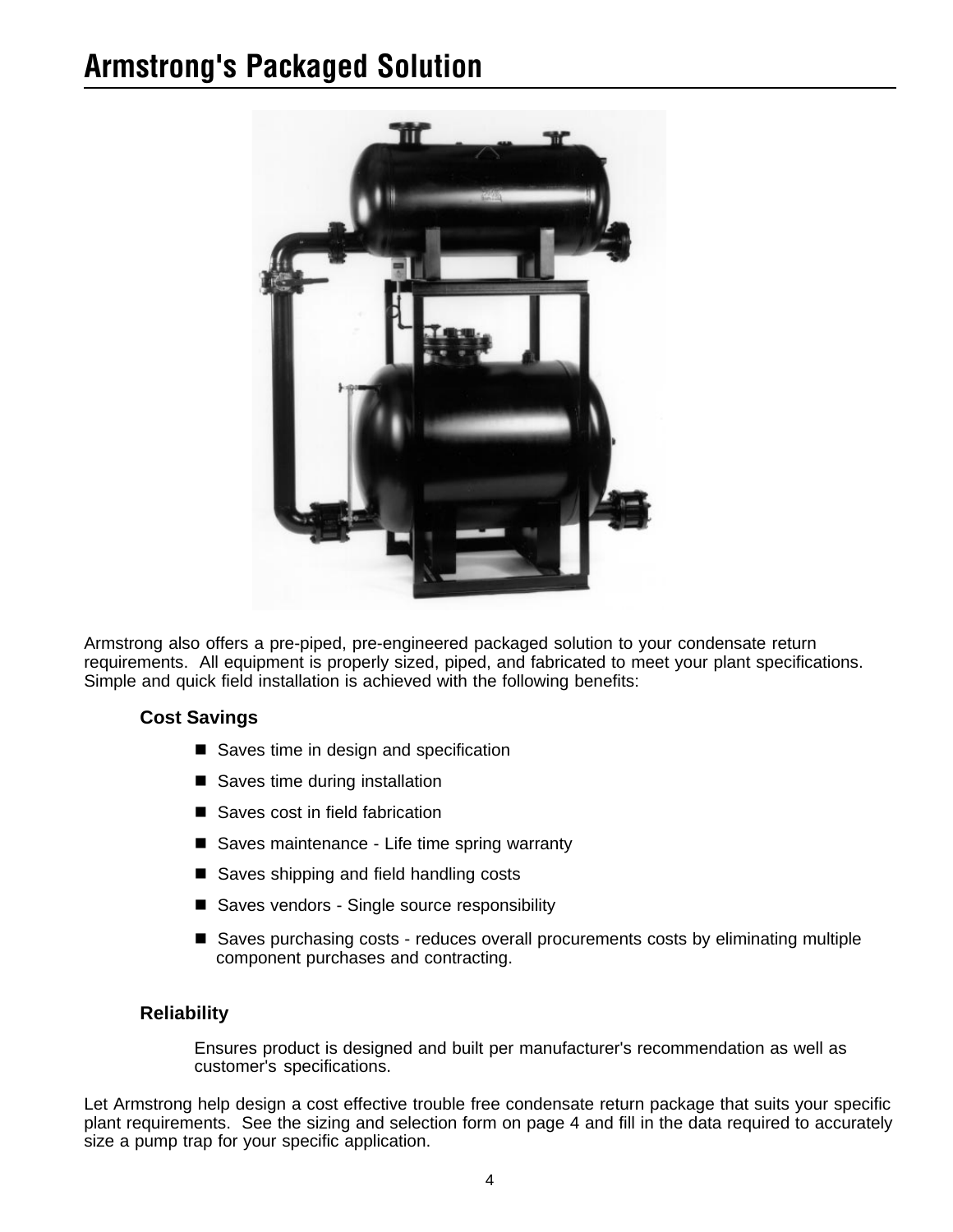## **Armstrong PT-516 Pump Trap Sizing and Selection**

Pump Traps are sized and selected based on actual capacity and specific application requirements. Information on fluid characteristics as well as application specific requirements (reservoir piping, fill head, physical space etc...) are all critical for proper selection as well as trouble free installation and operation of the pump trap. Please provide the following information and fax it to Armstrong Fluid Handling's application engineering department at (616) 279-3150. Armstrong will then promptly size, select and quote your pump trap requirements through your local Armstrong Representative.

| <b>Application Data</b><br>□ °F<br>°C<br>$\Box$ lb/hr<br><b>GPM</b><br>∃ kg/hr<br>a) $\Box$ Constant<br>Modulation<br>Min. _________to Max.<br>b) $\rule{1em}{0.15mm}$ psig<br>c) $\Box$ psig<br>$\Box$ kg/cm <sup>2</sup><br>$\Box$ Inches<br>Millimeters<br>7. Discharge condensate return line size:<br>$\Box$ Inches<br><b>Millimeters</b><br>8. Motive Gas -<br>Steam<br>Air<br>Gas<br>Other ________<br>$\Box$ psig<br>$\Box$ kg/cm<br>$\Box$ Other $\_\_\_\_\_\_\_\_\_\_\_\_$<br>$\Box$ kg/cm<br>$\Box$ psig<br>$\Box$ Feet<br>$\Box$ Meters<br>12. Can pump be vented to atmosphere?<br>$\Box$ Yes<br><b>No</b><br>$\blacksquare$<br>13. Is there a condensate reservoir?<br>$\Box$ Yes<br>If yes, what size $?$ _______<br>No.<br>$\blacksquare$<br>14. Is reservoir vented?<br>$\Box$ Yes<br>$\Box$ No<br>15. Would you like Armstrong to quote on a packaged pre-piped engineered system? $\square$ Yes<br>$\square$ No<br>Please indicate if the following<br>Pump Trap options are required<br>Carbon Steel Check Valve<br><b>Cycle Counter</b><br>"H" Lift<br><b>Stainless Steel Check Valve</b><br><b>Insulation Jacket</b><br>Receiver<br>Inlet<br>"A"<br>Filling<br>Head<br>Armored Gauge Glass Assembly<br>Vent<br>Pressure Reducing Valve for<br>O Steam | Company experience and the company of the company of the company of the company of the company of the company of the company of the company of the company of the company of the company of the company of the company of the |  |  |                    |
|-----------------------------------------------------------------------------------------------------------------------------------------------------------------------------------------------------------------------------------------------------------------------------------------------------------------------------------------------------------------------------------------------------------------------------------------------------------------------------------------------------------------------------------------------------------------------------------------------------------------------------------------------------------------------------------------------------------------------------------------------------------------------------------------------------------------------------------------------------------------------------------------------------------------------------------------------------------------------------------------------------------------------------------------------------------------------------------------------------------------------------------------------------------------------------------------------------------------------------------------------------------------------------|-------------------------------------------------------------------------------------------------------------------------------------------------------------------------------------------------------------------------------|--|--|--------------------|
|                                                                                                                                                                                                                                                                                                                                                                                                                                                                                                                                                                                                                                                                                                                                                                                                                                                                                                                                                                                                                                                                                                                                                                                                                                                                             |                                                                                                                                                                                                                               |  |  |                    |
|                                                                                                                                                                                                                                                                                                                                                                                                                                                                                                                                                                                                                                                                                                                                                                                                                                                                                                                                                                                                                                                                                                                                                                                                                                                                             |                                                                                                                                                                                                                               |  |  |                    |
|                                                                                                                                                                                                                                                                                                                                                                                                                                                                                                                                                                                                                                                                                                                                                                                                                                                                                                                                                                                                                                                                                                                                                                                                                                                                             |                                                                                                                                                                                                                               |  |  |                    |
|                                                                                                                                                                                                                                                                                                                                                                                                                                                                                                                                                                                                                                                                                                                                                                                                                                                                                                                                                                                                                                                                                                                                                                                                                                                                             |                                                                                                                                                                                                                               |  |  |                    |
|                                                                                                                                                                                                                                                                                                                                                                                                                                                                                                                                                                                                                                                                                                                                                                                                                                                                                                                                                                                                                                                                                                                                                                                                                                                                             |                                                                                                                                                                                                                               |  |  |                    |
|                                                                                                                                                                                                                                                                                                                                                                                                                                                                                                                                                                                                                                                                                                                                                                                                                                                                                                                                                                                                                                                                                                                                                                                                                                                                             |                                                                                                                                                                                                                               |  |  |                    |
|                                                                                                                                                                                                                                                                                                                                                                                                                                                                                                                                                                                                                                                                                                                                                                                                                                                                                                                                                                                                                                                                                                                                                                                                                                                                             |                                                                                                                                                                                                                               |  |  |                    |
|                                                                                                                                                                                                                                                                                                                                                                                                                                                                                                                                                                                                                                                                                                                                                                                                                                                                                                                                                                                                                                                                                                                                                                                                                                                                             |                                                                                                                                                                                                                               |  |  |                    |
|                                                                                                                                                                                                                                                                                                                                                                                                                                                                                                                                                                                                                                                                                                                                                                                                                                                                                                                                                                                                                                                                                                                                                                                                                                                                             |                                                                                                                                                                                                                               |  |  |                    |
|                                                                                                                                                                                                                                                                                                                                                                                                                                                                                                                                                                                                                                                                                                                                                                                                                                                                                                                                                                                                                                                                                                                                                                                                                                                                             |                                                                                                                                                                                                                               |  |  |                    |
|                                                                                                                                                                                                                                                                                                                                                                                                                                                                                                                                                                                                                                                                                                                                                                                                                                                                                                                                                                                                                                                                                                                                                                                                                                                                             |                                                                                                                                                                                                                               |  |  |                    |
|                                                                                                                                                                                                                                                                                                                                                                                                                                                                                                                                                                                                                                                                                                                                                                                                                                                                                                                                                                                                                                                                                                                                                                                                                                                                             |                                                                                                                                                                                                                               |  |  |                    |
|                                                                                                                                                                                                                                                                                                                                                                                                                                                                                                                                                                                                                                                                                                                                                                                                                                                                                                                                                                                                                                                                                                                                                                                                                                                                             |                                                                                                                                                                                                                               |  |  |                    |
|                                                                                                                                                                                                                                                                                                                                                                                                                                                                                                                                                                                                                                                                                                                                                                                                                                                                                                                                                                                                                                                                                                                                                                                                                                                                             |                                                                                                                                                                                                                               |  |  |                    |
|                                                                                                                                                                                                                                                                                                                                                                                                                                                                                                                                                                                                                                                                                                                                                                                                                                                                                                                                                                                                                                                                                                                                                                                                                                                                             |                                                                                                                                                                                                                               |  |  |                    |
|                                                                                                                                                                                                                                                                                                                                                                                                                                                                                                                                                                                                                                                                                                                                                                                                                                                                                                                                                                                                                                                                                                                                                                                                                                                                             |                                                                                                                                                                                                                               |  |  |                    |
|                                                                                                                                                                                                                                                                                                                                                                                                                                                                                                                                                                                                                                                                                                                                                                                                                                                                                                                                                                                                                                                                                                                                                                                                                                                                             |                                                                                                                                                                                                                               |  |  |                    |
|                                                                                                                                                                                                                                                                                                                                                                                                                                                                                                                                                                                                                                                                                                                                                                                                                                                                                                                                                                                                                                                                                                                                                                                                                                                                             |                                                                                                                                                                                                                               |  |  |                    |
|                                                                                                                                                                                                                                                                                                                                                                                                                                                                                                                                                                                                                                                                                                                                                                                                                                                                                                                                                                                                                                                                                                                                                                                                                                                                             |                                                                                                                                                                                                                               |  |  |                    |
|                                                                                                                                                                                                                                                                                                                                                                                                                                                                                                                                                                                                                                                                                                                                                                                                                                                                                                                                                                                                                                                                                                                                                                                                                                                                             |                                                                                                                                                                                                                               |  |  |                    |
|                                                                                                                                                                                                                                                                                                                                                                                                                                                                                                                                                                                                                                                                                                                                                                                                                                                                                                                                                                                                                                                                                                                                                                                                                                                                             |                                                                                                                                                                                                                               |  |  |                    |
|                                                                                                                                                                                                                                                                                                                                                                                                                                                                                                                                                                                                                                                                                                                                                                                                                                                                                                                                                                                                                                                                                                                                                                                                                                                                             |                                                                                                                                                                                                                               |  |  |                    |
|                                                                                                                                                                                                                                                                                                                                                                                                                                                                                                                                                                                                                                                                                                                                                                                                                                                                                                                                                                                                                                                                                                                                                                                                                                                                             |                                                                                                                                                                                                                               |  |  |                    |
|                                                                                                                                                                                                                                                                                                                                                                                                                                                                                                                                                                                                                                                                                                                                                                                                                                                                                                                                                                                                                                                                                                                                                                                                                                                                             |                                                                                                                                                                                                                               |  |  | <b>Return Line</b> |
|                                                                                                                                                                                                                                                                                                                                                                                                                                                                                                                                                                                                                                                                                                                                                                                                                                                                                                                                                                                                                                                                                                                                                                                                                                                                             |                                                                                                                                                                                                                               |  |  |                    |
|                                                                                                                                                                                                                                                                                                                                                                                                                                                                                                                                                                                                                                                                                                                                                                                                                                                                                                                                                                                                                                                                                                                                                                                                                                                                             |                                                                                                                                                                                                                               |  |  |                    |
|                                                                                                                                                                                                                                                                                                                                                                                                                                                                                                                                                                                                                                                                                                                                                                                                                                                                                                                                                                                                                                                                                                                                                                                                                                                                             |                                                                                                                                                                                                                               |  |  |                    |
|                                                                                                                                                                                                                                                                                                                                                                                                                                                                                                                                                                                                                                                                                                                                                                                                                                                                                                                                                                                                                                                                                                                                                                                                                                                                             |                                                                                                                                                                                                                               |  |  |                    |
|                                                                                                                                                                                                                                                                                                                                                                                                                                                                                                                                                                                                                                                                                                                                                                                                                                                                                                                                                                                                                                                                                                                                                                                                                                                                             |                                                                                                                                                                                                                               |  |  |                    |
|                                                                                                                                                                                                                                                                                                                                                                                                                                                                                                                                                                                                                                                                                                                                                                                                                                                                                                                                                                                                                                                                                                                                                                                                                                                                             |                                                                                                                                                                                                                               |  |  |                    |
| Check<br>Valve<br>Check<br>Pumping Trap                                                                                                                                                                                                                                                                                                                                                                                                                                                                                                                                                                                                                                                                                                                                                                                                                                                                                                                                                                                                                                                                                                                                                                                                                                     | O Air                                                                                                                                                                                                                         |  |  |                    |